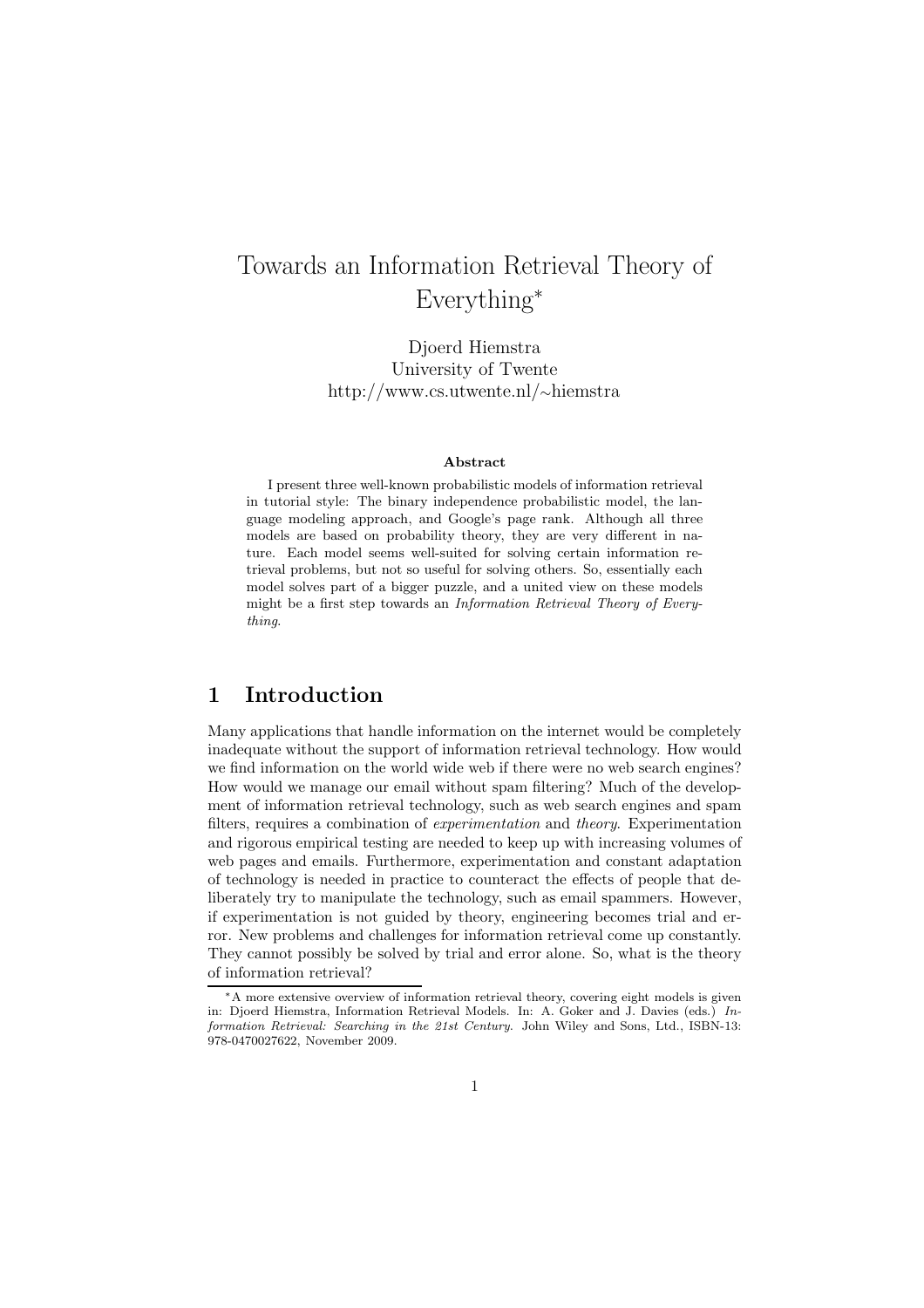There is not one convincing answer to this question. There are many theories, here called formal models, and each model is helpful for the development of some information retrieval tools, but not so helpful for the development of others. In order to understand information retrieval, it is essential to learn about these retrieval models. In this paper, I present three well-known probabilistic models of information retrieval in a tutorial style. But first, we will describe what exactly it is that these models model.

## 2 Terminology

An information retrieval system is a software program that stores and manages information on documents, often textual documents but possibly multimedia. The system assists users in finding the information they need. It does not explicitly return information or answer questions. Instead, it informs on the existence and location of documents that might contain the desired information. Some suggested documents will, hopefully, satisfy the user's information need. These documents are called relevant documents. A perfect retrieval system would retrieve only the relevant documents and no irrelevant documents. However, perfect retrieval systems do not exist and will not exist, because search statements are necessarily incomplete and relevance depends on the subjective opinion of the user. In practice, two users may pose the same query to an information retrieval system and judge the relevance of the retrieved documents differently: Some users will like the results, others will not.

There are three basic processes an information retrieval system has to support: the representation of the content of the documents, the representation of the user's information need, and the comparison of the two representations. The processes are visualized in Figure 1. In the figure, squared boxes represent data and rounded boxes represent processes.



Figure 1: Information retrieval processes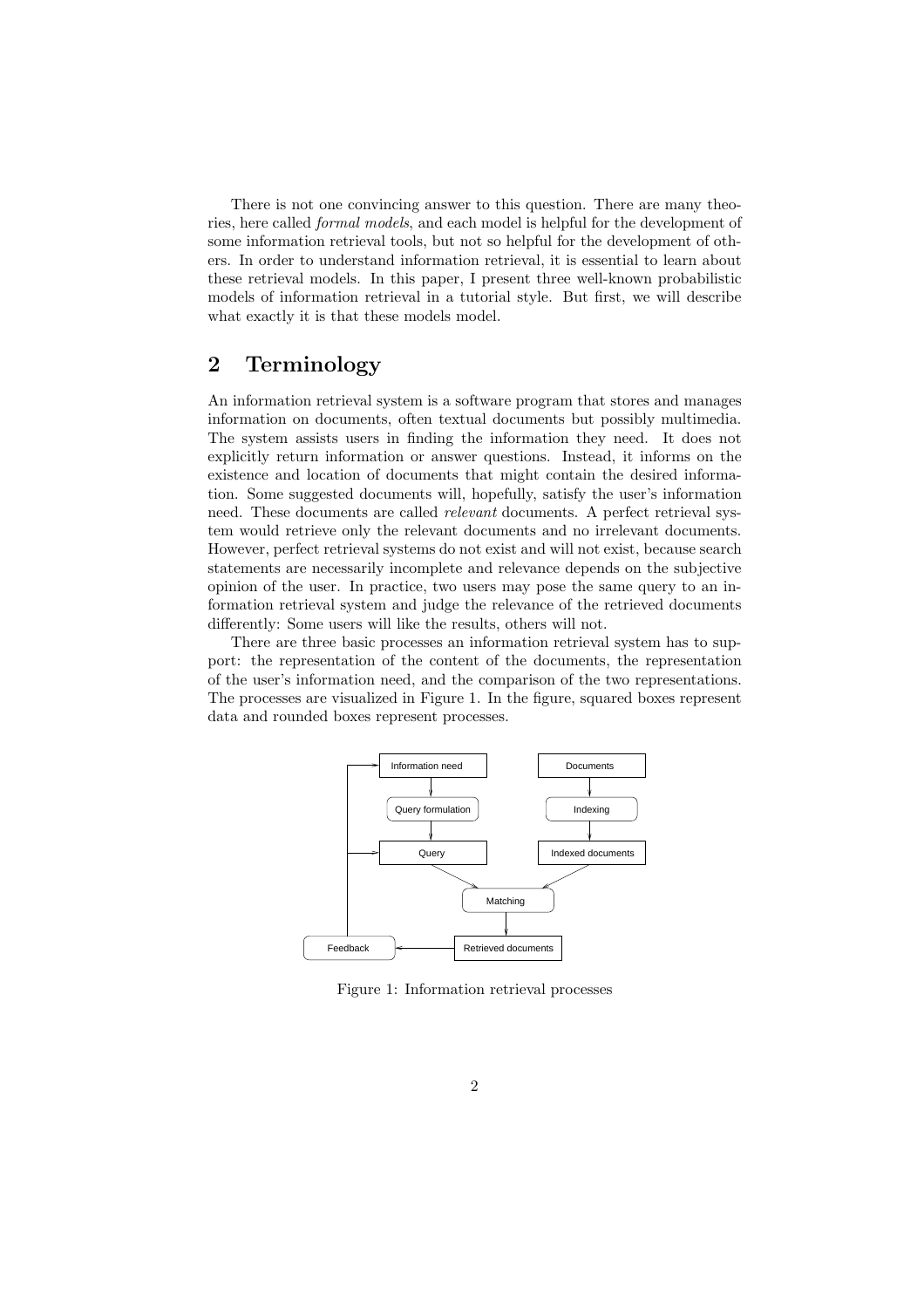Representing the documents is usually called the indexing process. The process takes place off-line, that is, the end user of the information retrieval system is not directly involved. The indexing process results in a representation of the document. Often, full text retrieval systems use a rather trivial algorithm to derive the index representations, for instance an algorithm that identifies words in an English text and puts them to lower case. The indexing process may include the actual storage of the document in the system, but often documents are only stored partly, for instance only the title and the abstract, plus information about the actual location of the document.

Users do not search just for fun, they have a need for information. The process of representing their information need is often referred to as the query formulation process. The resulting representation is the query. In a broad sense, query formulation might denote the complete interactive dialogue between system and user, leading not only to a suitable query but possibly also to the user better understanding his/her information need: This is denoted by the feedback process in Figure 1.

The comparison of the query against the document representations is called the matching process. The matching process usually results in a ranked list of documents. Users will walk down this document list in search of the information they need. Ranked retrieval will hopefully put the relevant documents towards the top of the ranked list, minimizing the time the user has to invest in reading the documents. Simple but effective ranking algorithms use the frequency distribution of terms over documents, but also other statistics, such as the number of hyperlinks that point to the document. Ranking algorithms based on statistical approaches easily halve the time the user has to spend on reading documents. The theory behind ranking algorithms is a crucial part of information retrieval and the major theme of this paper.

### 3 Models of Information Retrieval

There are two good reasons for having models of information retrieval. The first is that models guide research and provide the means for academic discussion. The second reason is that models can serve as a blueprint to implement an actual retrieval system.

Mathematical models are used in many scientific areas with the objective to understand and reason about some behavior or phenomenon in the real world. One might for instance think of a model of our solar system that predicts the position of the planets on a particular date, or one might think of a model of the world climate that predicts the temperature given the atmospheric emissions of greenhouse gases. A model of information retrieval predicts and explains what a user will find relevant given the user query. The correctness of the model's predictions can be tested in a controlled experiment. In order to do predictions and reach a better understanding of information retrieval, models should be firmly grounded in intuitions, metaphors and some branch of mathematics. Intuitions are important because they help to get a model accepted as reason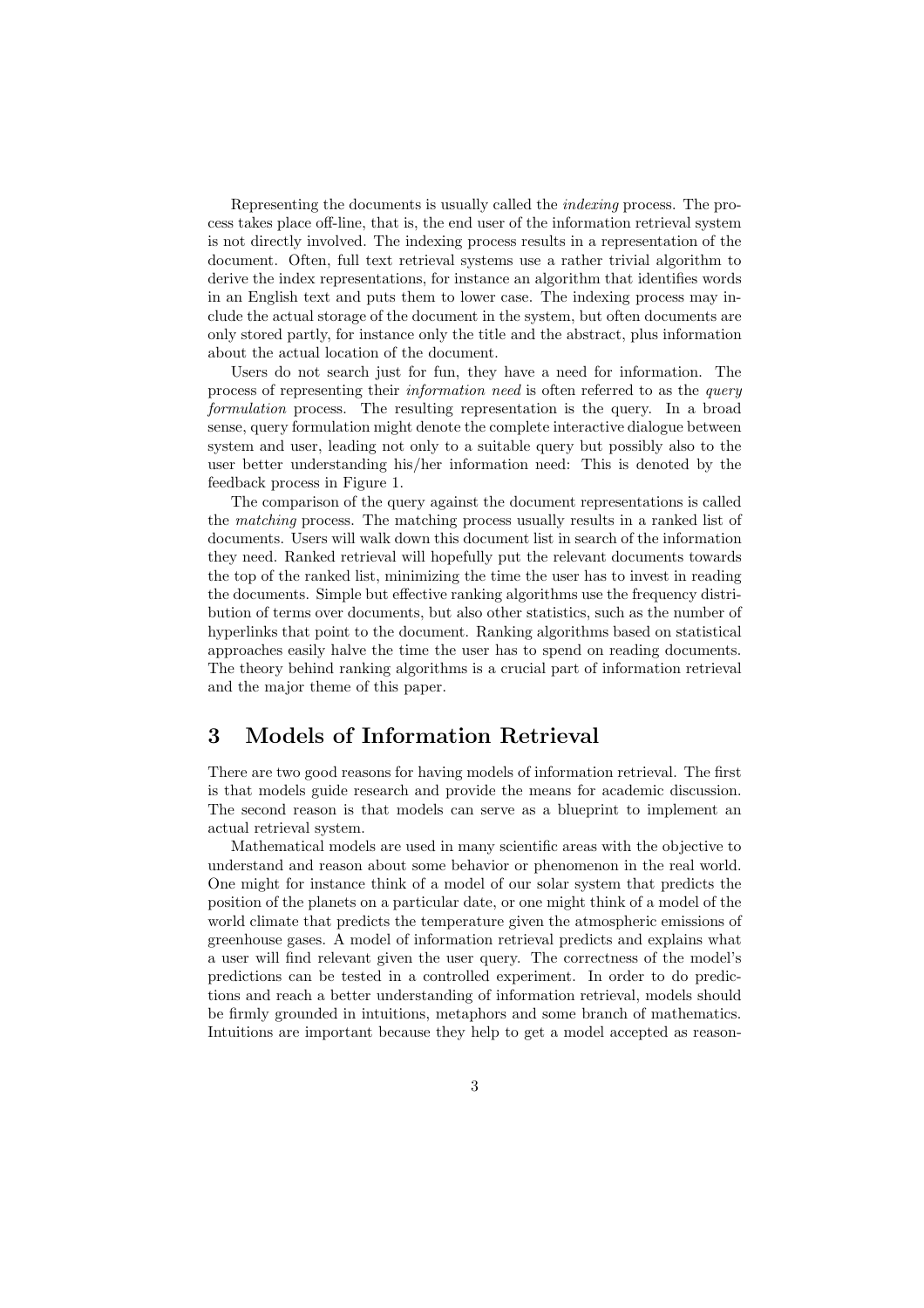able by the research community. Metaphors are important because they help to explain the implications of a model to a bigger audience. For instance, by comparing the earth's atmosphere with a greenhouse, non-experts will understand the implications of certain models of the atmosphere. Mathematics are essential to formalise a model, to ensure consistency, and to make sure that it can be implemented in a real system. As such, a model of information retrieval serves as a blueprint which is used to implement an actual information retrieval system.

The following sections will describe three models of information retrieval rather extensively. Section 4 describes the classical probabilistic retrieval model, Section 5 describes the language modeling approach, and Section 6 describes the page rank model. Section 7 describes an approach to unify these three rather distinct models in a attempt to construct a "theory of everything". Section 8 concludes this paper.

### 4 The probabilistic retrieval model

Several approaches that try to model matching and ranking using probability theory. The notion of the probability of something, for instance the probability of relevance notated as  $P(R)$ , is usually formalized through the concept of an experiment, where an experiment is the process by which an observation is made. The set of all possible outcomes of the experiment is called the sample space. In the case of  $P(R)$  the sample space might be {relevant, irrelevant}. and we might define the random variable R to take the values  $\{0, 1\}$ , where  $0 =$  irrelevant and  $1 =$  relevant.

Let's define an experiment for which we take one document from the collection at random: If we know the number of relevant documents in the collection, say 100 documents are relevant, and we know the total number of documents in the collection, say 1 million, then the quotient of those two defines the probability of relevance  $P(R=1) = 100/1,000,000 = 0.0001$ . Suppose furthermore that  $P(D_k)$  is the probability that a document contains the term k with the sample space  $\{0, 1\}$ ,  $(0)$  = the document does not contain term k, 1 = the document contains term k), then we will use  $P(R, D_k)$  to denote the *joint probability* distribution with outcomes  $\{(0, 0), (0, 1), (1, 0) \text{ and } (1, 1)\}\$ , and we will use  $P(R|D_k)$  to denote the *conditional probability distribution* with outcomes  $\{0,$ 1}. So,  $P(R=1|D_k=1)$  is the probability of relevance if we consider documents that contain the term k.

Stephen Robertson and Karen Spärck-Jones based their probabilistic retrieval model on this line of reasoning (Robertson and Spärck-Jones 1976). They suggested to rank documents by  $P(R|D)$ , that is the probability of relevance R given the document's content description  $D$ . Note that  $D$  is here a vector of binary components, each component typically representing a term. In the probabilistic retrieval model the probability  $P(R|D)$  has to be interpreted as follows: there might be several, say 10, documents that are represented by the same D. If 9 of them are relevant, then  $P(R|D) = 0.9$ . To make this work in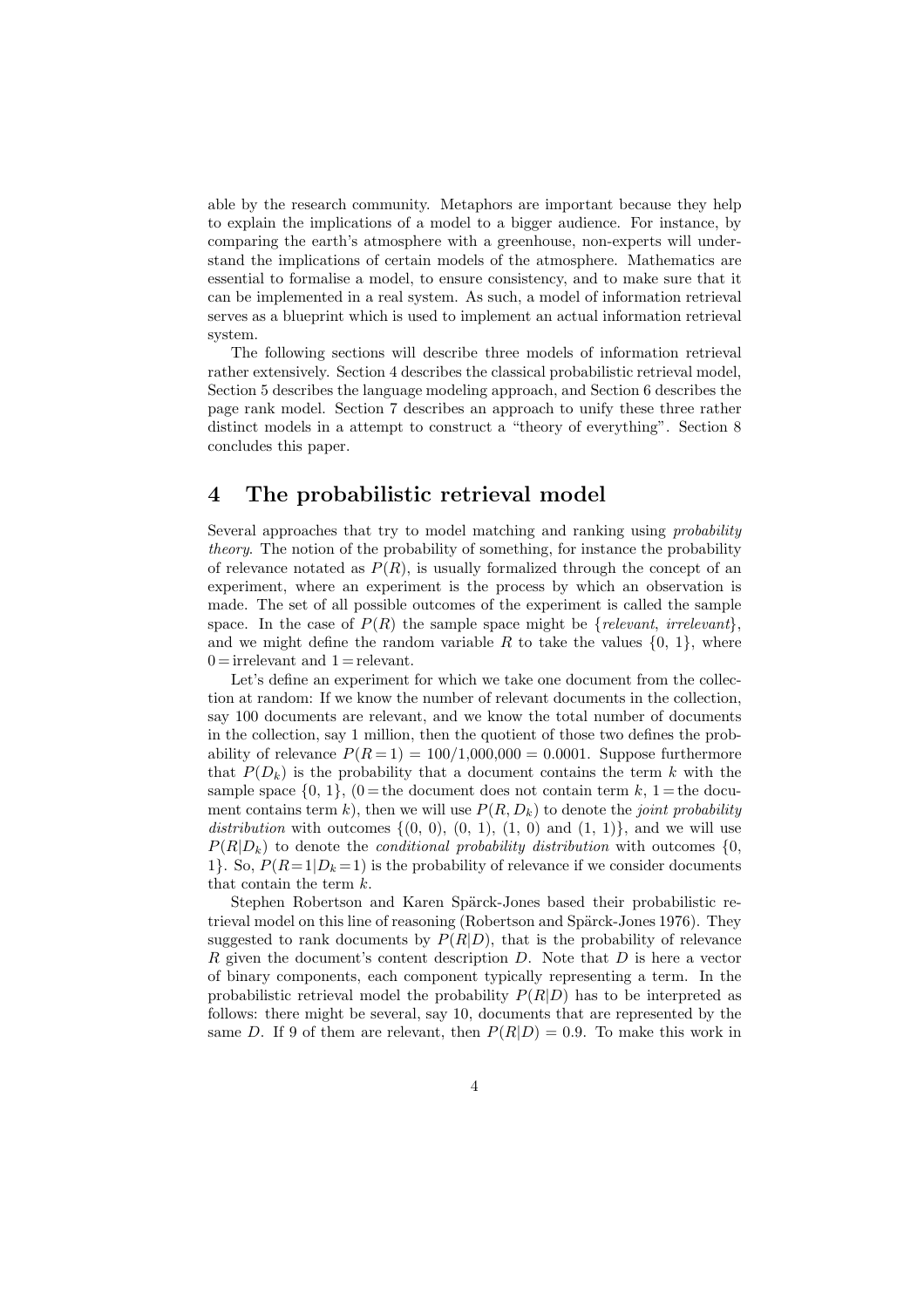practice, we use Bayes' rule on the probability odds  $P(R|D)/P(\overline{R}|D)$ , where  $\overline{R}$  denotes irrelevance. The odds allow us to ignore  $P(D)$  in the computation while still providing a ranking by the probability of relevance. Additionally, we assume independence between terms given relevance.

$$
\frac{P(R|D)}{P(\overline{R}|D)} = \frac{P(D|R)P(R)}{P(D|\overline{R})P(\overline{R})} = \frac{\prod_{k} P(D_{k}|R)P(R)}{\prod_{k} P(D_{k}|\overline{R})P(\overline{R})} \tag{1}
$$

Here,  $D_k$  denotes the  $k^{\text{th}}$  component (term) in the document vector. The probabilities of the terms are defined as above from examples of relevant documents. A more convenient implementation of probabilistic retrieval uses the following three order preserving transformations. First, the documents are ranked by sums of logarithmic odds, instead of the odds themselves. Sec- $\sum_{k} \log(P(D_k = 0 | R)/P(D_k = 0 | R))$ , i.e., the score of the empty document, ond, the a priori odds of relevance  $P(R)/P(\overline{R})$  is ignored. Third, we subtract from all document scores. This way, the sum over all terms, which might be millions of terms, only includes non-zero values for terms that are present in the document.

$$
\text{matching-score}(D) = \sum_{\substack{k \in \text{match} \\ \text{ing terms}}} \log \frac{P(D_k=1|R) P(D_k=0|\overline{R})}{P(D_k=1|\overline{R}) P(D_k=0|R)} \tag{2}
$$

In practice, terms that are not in the query are also ignored in Equation 2. Making full use of the probabilistic retrieval model requires two things: examples of relevant documents and long queries. Relevant documents are needed to compute  $P(D_k|R)$ , that is, the probability that the document contains the term k given relevance. Long queries are needed because the model only distinguishes term presence and term absence in documents and as a consequence, the number of distinct values of document scores is low for short queries. For a one-word query, the number of distinct probabilities is two (either a document contains the word or not), for a two-word query it is four (the document contains both terms, or only the first term, or only the second, or neither), for a three-word query it is eight, etc. Obviously, this makes the model inadequate for web search, for which no relevant documents are known beforehand and for which queries are typically short. However, the model is helpful in for instance spam filters. Spam filters accumulate many examples of relevant (no spam or 'ham') and irrelevant (spam) documents over time. To decide if an incoming email is spam or ham, the full text of the email can be used instead of just a few query terms.

# 5 Language modeling

Language models were applied to information retrieval by a number of researchers in the late 1990's (Ponte and Croft 1998; Hiemstra 1998; Miller et al. 1999). They originate from probabilistic models of language generation developed for automatic speech recognition systems in the early 1980's. Automatic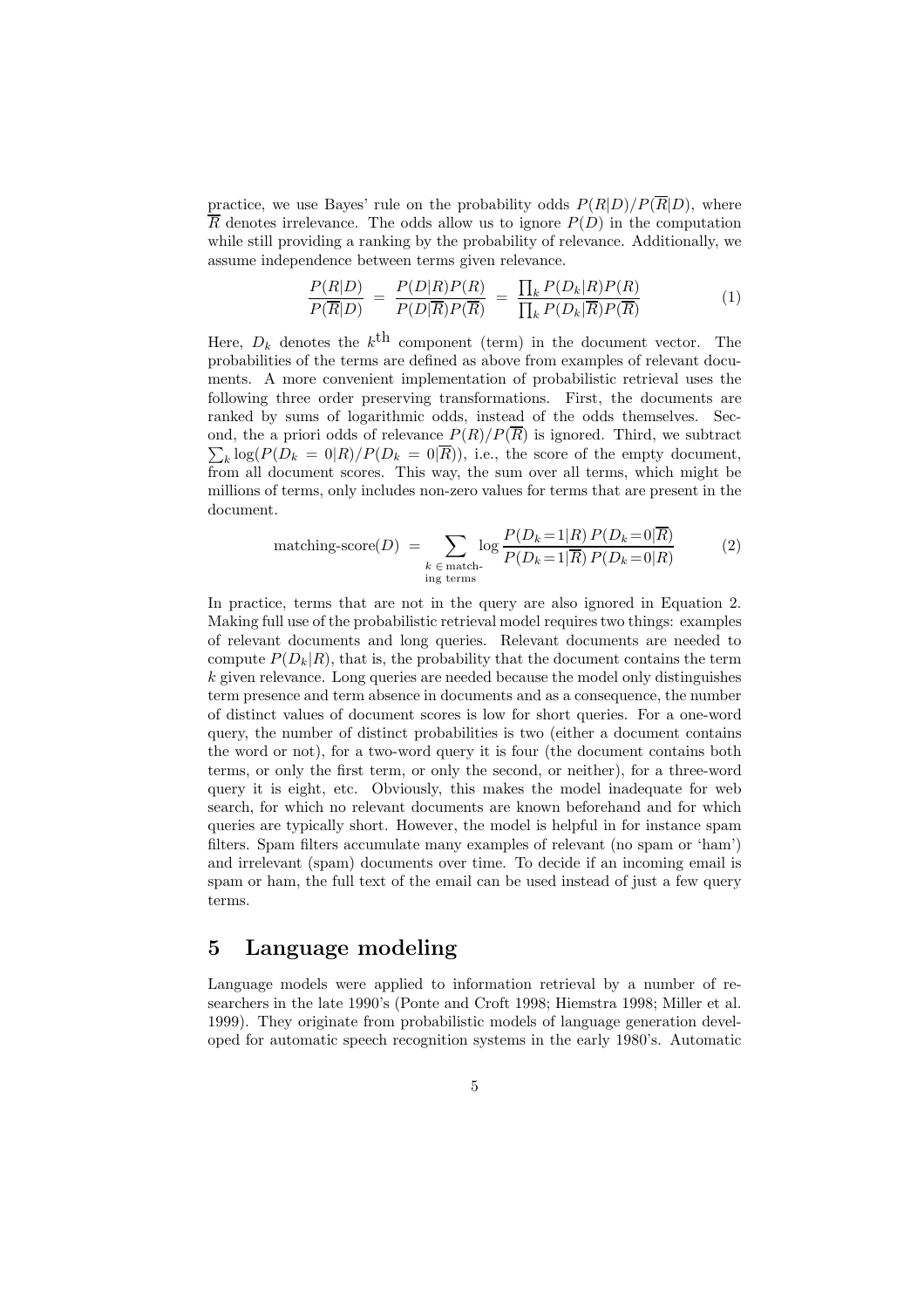speech recognition systems combine probabilities of two distinct models: the acoustic model, and the language model. The acoustic model might for instance produce the following candidate texts in decreasing order of probability: "food born thing", "good corn sing", "mood morning", and "good morning". Now, the language model would determine that the phrase "good morning" is much more probable, i.e., it occurs more frequently in English than the other phrases. When combined with the acoustic model, the system is able to decide that "good morning" was the most likely utterance, thereby increasing the quality of the system.

For information retrieval, language models are built for each document. By following this approach, the language model of the NVTI newsletter you are reading now would assign an exceptionally high probability to the word "theory" indicating that this document would be a good candidate for retrieval if the query contains this word. Language models take the following starting point: Given  $D$  – the document is relevant – the user will formulate a query by using a term T with some probability  $P(T|D)$ . The probability is defined by the text of the documents: If a certain document consists of 100 words, and of those the word "good" occurs twice, then the probability of "good" given that the document is relevant is simply defined as 0.02. For queries with multiple words, we assume that query words are generated independently from each other, i.e., the conditional probabilities of the terms  $T_1, T_2, \cdots$  given the document are multiplied:

$$
P(T_1, T_2, \cdots | D) = \prod_i P(T_i | D)
$$
\n(3)

Note that the notation  $P(\ldots)$  is overloaded. Any time we are talking about a different random variable or sample space, we are also talking about a different measure  $P$ . So, one equation might refer to several probability measures, all ambiguously referred to as P. Also note that random variables like  $D$  and  $T$  might have different sample spaces in different models. For instance,  $D$  in the language modeling approach is a random variable denoting "this is the relevant document", that has as possible outcomes the identifiers of the documents in the collection. However,  $D$  in the probabilistic retrieval model is a random variable that has as possible outcomes all possible document descriptions, which in this case are vectors with binary components  $d_k$  that denote whether a document is indexed by term k or not.

As a motivation for using the probability of the query given the document, one might think of the following experiment. Suppose we ask one million monkeys to pick a good three-word query for several documents. Each monkey will point three times at random to each document. Whatever word the monkey points to, will be the (next) word in the query. Suppose that 7 monkeys accidentally pointed to the words "information", "retrieval" and "model" for document 1, and only 2 monkeys accidentally pointed to these words for document 2. Then, document 1 would be a better document for the query "information retrieval model" than document 2.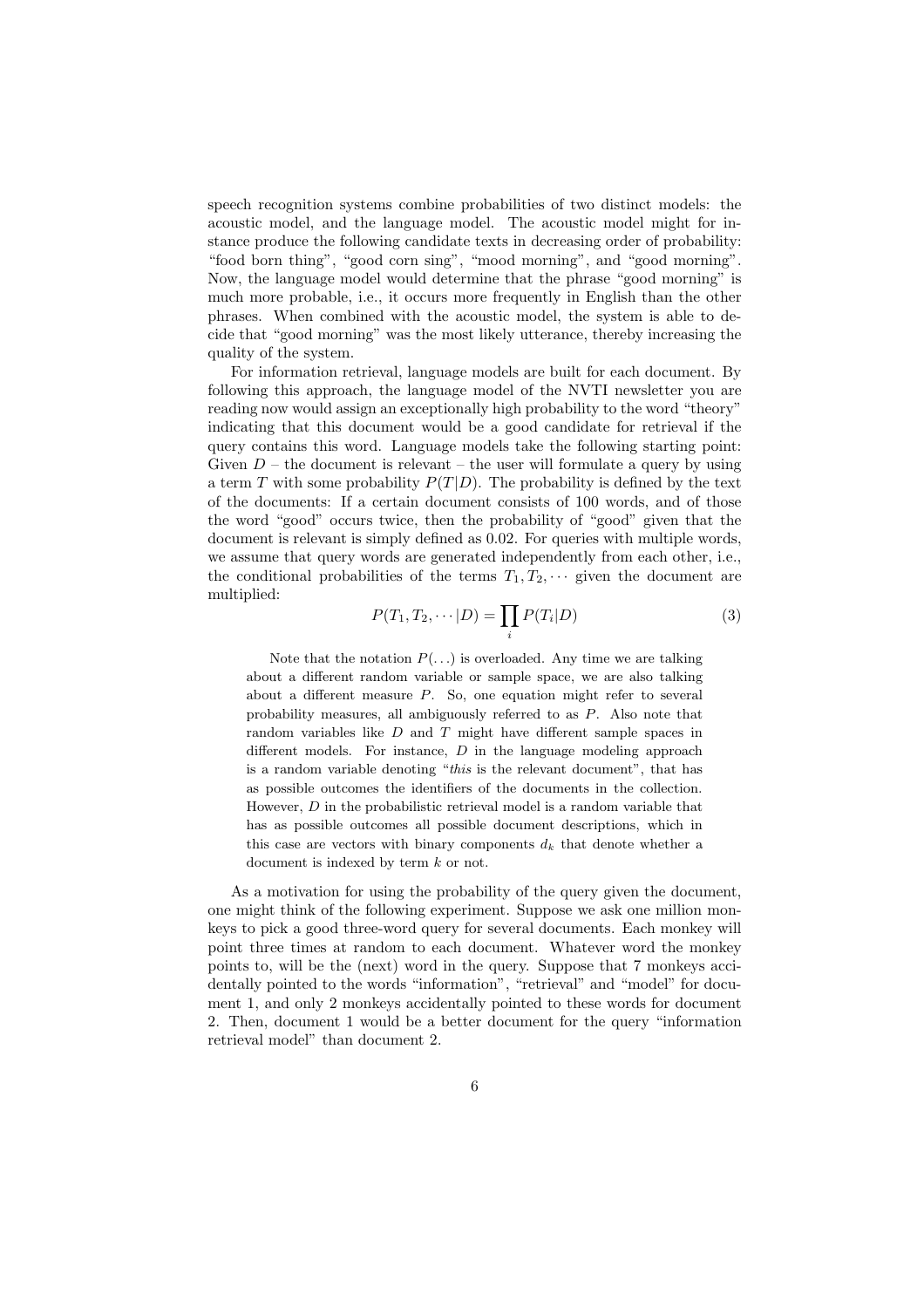The above experiment assigns zero probability to words that do not occur anywhere in the document, and because we multiply the probabilities of the single words, it assigns zero probability to documents that do not contain all of the words. For some applications this is not a problem. For instance for a web search engine, queries are usually short and it will rarely happen that no web page contains all query terms. For many other applications empty results happen much more often, which might be problematic for the user. Therefore, a technique called smoothing is applied: Smoothing assigns some non-zero probability to unseen events. One approach to smoothing takes a linear combination of  $P(T_i|D)$  and a background model  $P(T_i)$  as follows.

$$
P(T_1, \cdots, T_n | D) = \prod_{i=1}^n (\lambda P(T_i | D) + (1 - \lambda) P(T_i))
$$
\n(4)

The background model  $P(T_i)$  might be defined by the probability of term occurrence in the collection, i.e., by the quotient of the total number of occurrences in the collection divided by the length of the collection. In the equation,  $\lambda$ is an unknown parameter that has to be set empirically. Linear interpolation smoothing accounts for the fact that some query words do not seem to be related to the relevance of documents at all. For instance in the query "capital of the Netherlands", the words "of" and "the" might be seen as words from the user's general English vocabulary, and not as words from the relevant document he/she is looking for. In terms of the experiment above, a monkey would either pick a word at random from the document with probability  $\lambda$  or the monkey would pick a word at random from the entire collection. A more convenient implementation of the linear interpolation models can be achieved with order preserving transformations that are similar to those for the probabilistic retrieval model (see Equation 2). We multiply both sides of the equation by  $\prod_i (1-\lambda)P(T_i)$  and take the logarithm, which leads to:

$$
\text{matching-score}(d) = \sum_{\substack{k \in \text{match} \\ \text{ing terms}}} \log(1 + \frac{P(T_i|D)}{P(T_i)} \cdot \frac{\lambda}{1 - \lambda}) \tag{5}
$$

Language models are well-suited in situations that require searching for documents that are *similar* to a query. Instead of modeling what a relevant document looks like, as done by the probabilistic model, the language modeling approach simply returns the document that is most similar to the query. As such a language modeling approach is well-suited for search systems that get ad hoc, short queries, as is for instance the case in web search.

### 6 Google's page rank model

When Sergey Brin and Lawrence Page launched the web search engine Google in 1998 (Brin and Page 1998), it had two features that distinguished it from other web search engines: It had a simple no-nonsense search interface, and, it used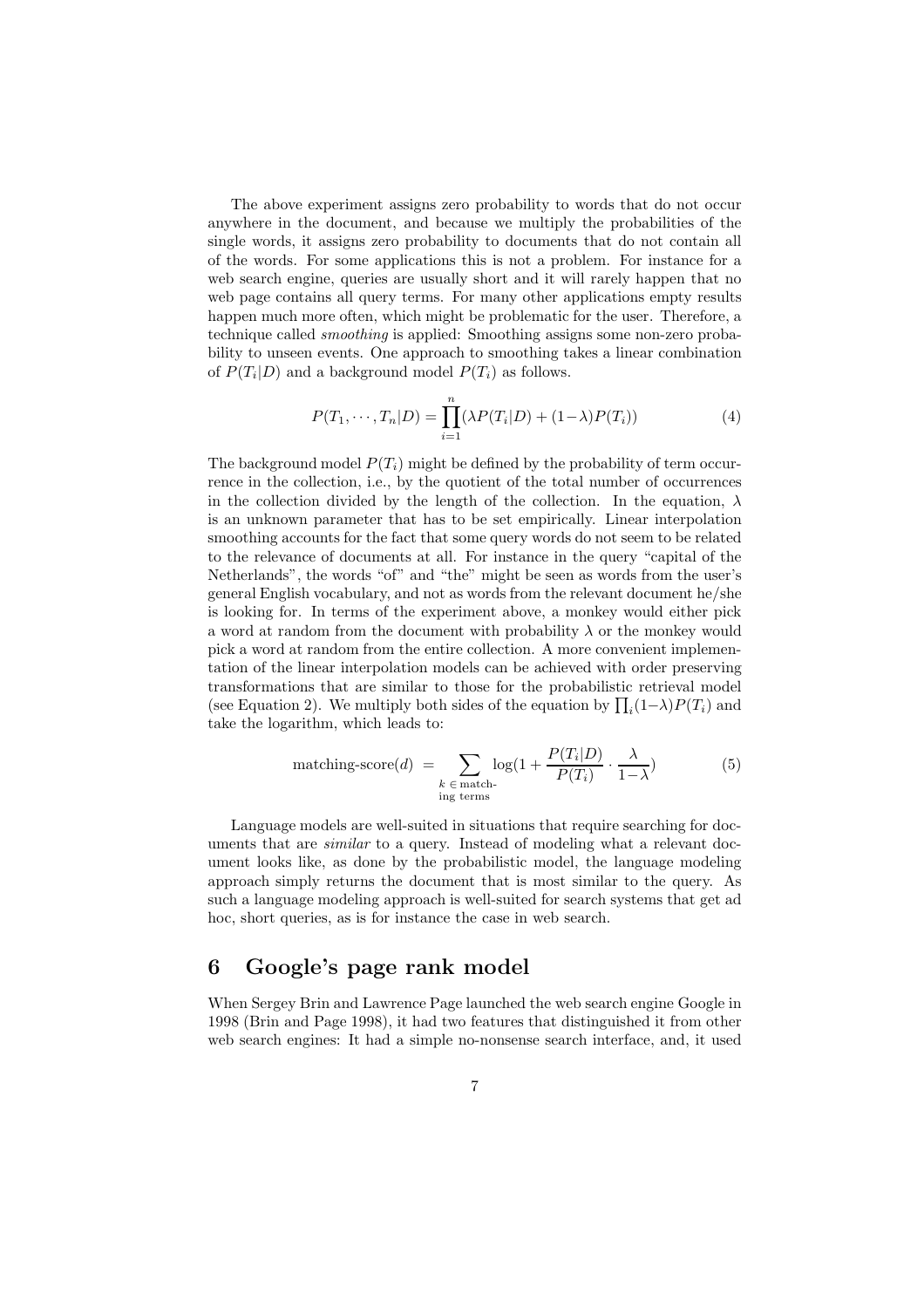a radically different approach to rank the search results. Instead of returning documents that closely match the query terms, they aimed at returning high quality documents, i.e., documents from trusted sites. Google uses the hyperlink structure of the web to determine the quality of a page, called page rank. Web pages that are linked at from many places around the web are probably worth looking at: They must be high quality pages. If pages that have links from other high quality web pages, for instance DMOZ or Wikipedia<sup>1</sup>, then that is a further indication that they are likely to be worth looking at. The page rank of a page d is defined as  $P(D = d)$ , i.e., the probability that d is relevant, exactly as it is used in the language modeling approach of Section 5 as well. It is defined as:

$$
P(D=d) = (1-\lambda)\frac{1}{\#\text{pages}} + \lambda \sum_{i|i\text{ links to }d} P(D=i)P(D=d|D=i)
$$
 (6)

If we ignore  $(1-\lambda)/\mu_{\text{bases}}$  for the moment, then the page rank  $P(D = d)$  is recursively defined as the sum of the page ranks  $P(D = i)$  of all pages i that link to d, multiplied by the probability  $P(D=d|D=i)$  of following a link from i to d. One might think of the page rank as the probability that a random surfer visits a page. Suppose we ask the monkeys from the previous section to surf the web from a randomly chosen starting point i. Each monkey will now click on a random hyperlink with the probability  $P(D = d|D = i)$  which is defined as one divided by the number of links on page  $i$ . This monkey will end up in  $d$ . But other monkeys might end up in  $d$  as well: Those that started on another page that happens to link to d. After letting the monkeys surf a while, the highest quality pages, i.e., the best connected pages, will have most monkeys that look at it.

The above experiment has a similar problem with zero probabilities as the language modeling approach. Some pages might have no links pointing to them, so they will get a zero page rank. Others might not link to any other page, so you cannot leave the page by following hyperlinks. The solution is also similar to the zero probability problem in the language modeling approach: We smooth the model by some background model, in this case the background is uniformly distributed over all pages. With some unknown probability  $\lambda$  a link is followed, but with probability  $1 - \lambda$  a random page is selected, which is like a monkey typing in a random (but valid) URL.

Page rank is a so-called static ranking function, that is, it does not depend on the query. It is computed once off-line at indexing time by iteratively calculating the page ranks of pages at time  $t + 1$  from the page ranks calculated in the iteration at time  $t$  until they do not change significantly anymore. Once the page rank of every page is calculated it can be used during querying. One possible way to use page rank during querying is as follows: Select the documents that contain all query terms and rank those documents by their page rank. In practice, web search engines like Google use many more factors in their ranking than just page rank alone.

<sup>1</sup> see http://dmoz.org and http://wikipedia.org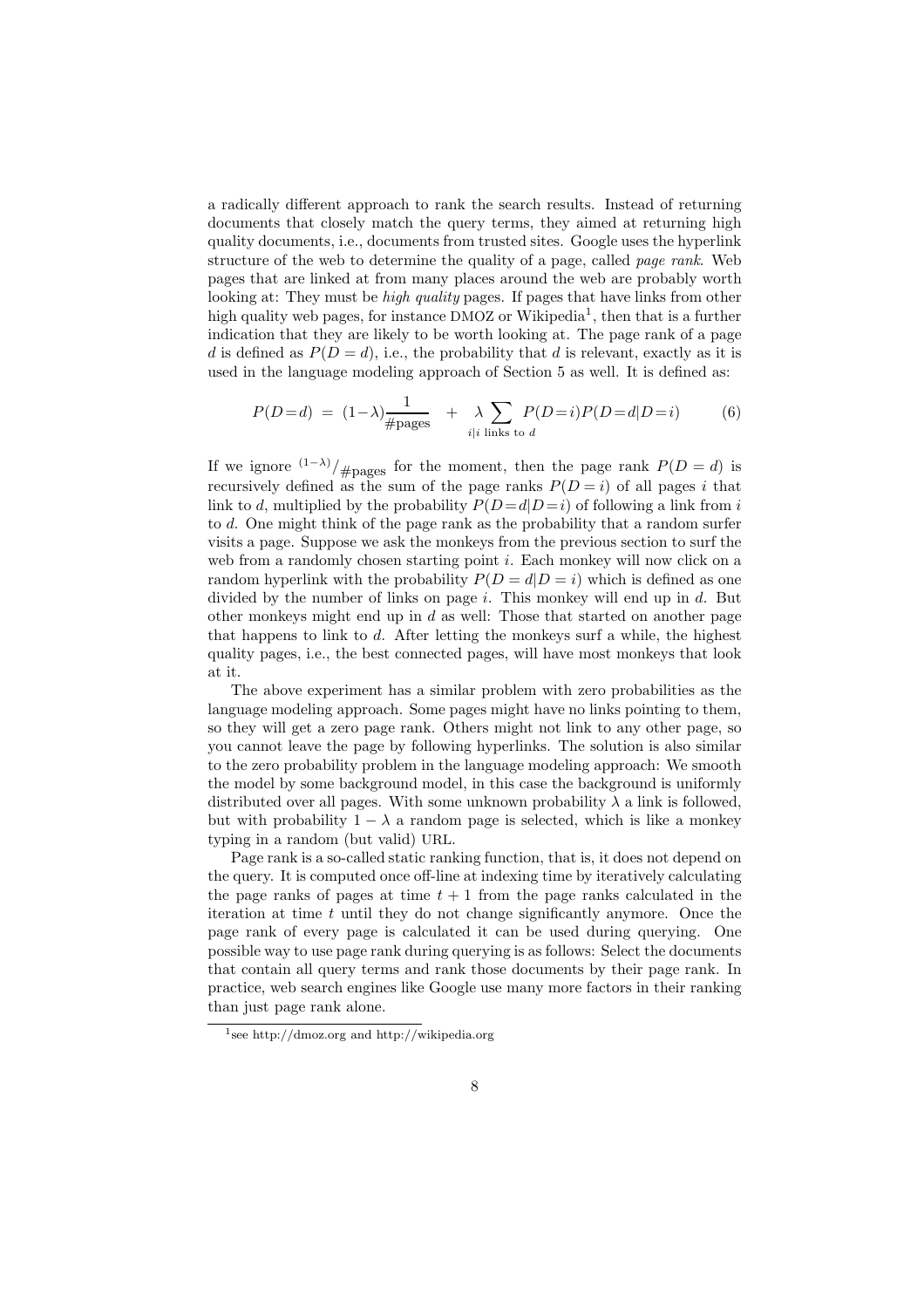### 7 Putting things together

There is no such thing as a dominating model or theory of information retrieval, unlike the situation in for instance the area of databases where the relational model is the dominating database model. In information retrieval, some models work for some applications, whereas others work for other applications. For instance, the probabilistic retrieval model of Section 4 might be a good choice if examples of relevant and non-relevant documents are available; language models in Section 5 are helpful in situations that require models of language similarity; and the page rank model of Section 6 is often used in situations that need modeling of more of less static relations between documents. Despite their differences, these three models all use probability theory. This brings up the questions: Could we combine the models in one coherent model? and, What would such a model look like?

Let's consider the scenario of searching scientific papers as for instance done by Citeseer, Google Scholar or Scopus<sup>2</sup>, that is, given a text query, for instance "theory of information retrieval", the system should retrieve the most important research papers in the field. To find the most important research papers on the theory of information retrieval, we need a model that fulfills the following requirements: First and foremost, an important research paper should mention the query terms "theory", "information" and "retrieval" more often than we would expect in random texts. Second, the paper should be cited a lot, preferably by papers that are cited a lot themselves. Third, the paper should fulfill a number of simple criteria and intuitions that we have about good research papers, such as 1) it should be written recently; 2) it should be written in an ISI-rated journal; 3) it should contain examples; 4) it should contain real program code, etc.

#### 1. The paper should mention the query terms

To fulfill the first requirement, i.e., to find papers that use similar language as our query, a language modeling approach would be appropriate. So, we assign the result of Equation 4 to every document. Note however that Equation 4 defines the probability of a query given a document, but obviously, the system should rank by the probability of the documents given the query. These two probabilities are related by Bayes' rule as follows.

$$
P(D|T_1, T_2, \cdots, T_n) = \frac{P(T_1, T_2, \cdots, T_n | D) P(D)}{P(T_1, T_2, \cdots, T_n)}
$$
(7)

The left-hand side of Equation 7 cannot be used directly because the independence assumption presented above assumes terms are independent given the document. So, in order to compute the probability of the document  $D$  given the query, we need to multiply Equation 4 by  $P(D)$  and divide it by  $P(T_1, \dots, T_n)$ . Again, as stated in the previous paragraph, the probabilities themselves are

<sup>2</sup>http://citeseerx.ist.psu.edu, http://scholar.google.com, and http://scopus.com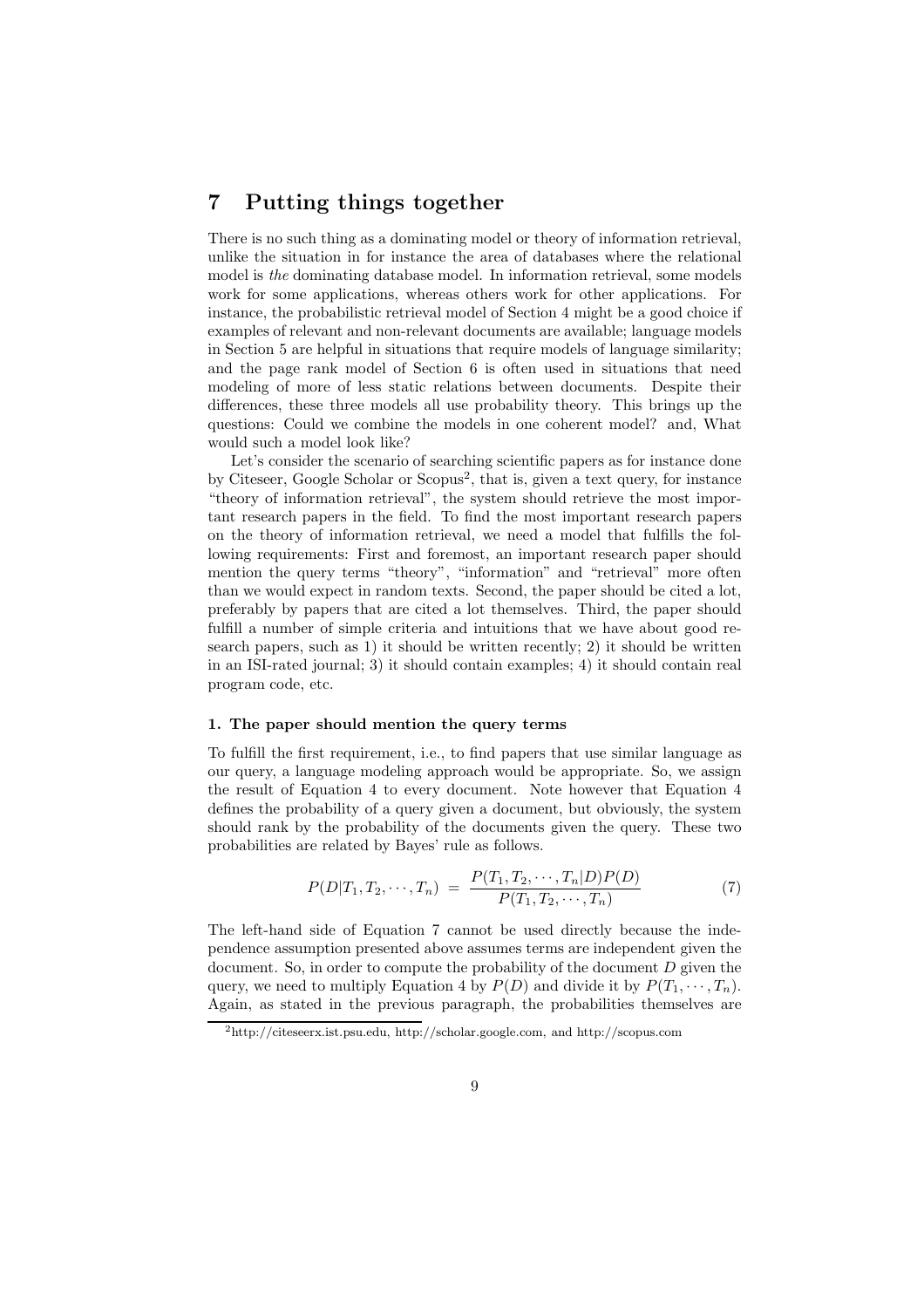of no interest, only the ranking of the document by the probabilities is. And since  $P(T_1, \dots, T_n)$  does not depend on the document, ranking the documents by the numerator of the right-hand side of Equation 7 will rank them by the probability given the query. This shows the importance of  $P(D)$ , the marginal probability, or prior probability of the document, i.e., it is the probability that the document is relevant if we do not know the query (yet). But how to define  $P(D)$  properly?

#### 2. The paper should be cited a lot

In fact  $P(D)$  defines a static ranking function as described earlier for the page rank model of Section 6. If one research paper cites another, the cited paper is endorsed by the citing paper. Interestingly, Brin and Page (1998) were inspired by citation analysis when developing page rank, and they call the hyperlink graph a citation graph in their paper. So, the page rank model would be an excellent model to fulfill requirement 2, and since the page rank score is really a document prior  $P(D)$  it can be easily combined with the language modeling score as shown by Equation 7. So, in terms of the language modeling approach, static rankings are simply document priors, i.e., the a-priori probability of the document being relevant, that should be combined with the probability of terms given the document. Document priors can be easily combined with standard language modeling probabilities and are as such powerful means to improve the effectiveness in web search (Kraaij et al. 2002).

#### 3. Intuitions about good research papers

Our third requirement lists a number of intuitions about the properties of a good research paper. Let's assume that these properties are easily detected for a paper. So, for every document we know if it is: 1) written recently (for instance after 2004), 2) published in an ISI-rated journal, 3) containing examples, 4) containing real code. However, are these 4 properties all equally important? If not, how important is each property? Could it be that some properties are not important at all? It might not surprise the reader at this point that the probabilistic retrieval model of Section 4 is able to answer these questions. As said, the probabilistic retrieval model needs examples of relevant and non-relevant documents, in this case examples of important research papers and unimportant research papers. Suppose we ask a group of users to use a basic version of our system for some time, and to rate the research papers found for each query as important or not important. Using this data, we can estimate for each document its probability of relevance given its 4 properties. This probability can be combined with the page rank model by using it in Equation 6 to replace  $^{1}/_{\mu_{\text{Dages}}}$ . The resulting random surfer of this model follows citations with some probability  $\lambda$ , but selects a "random" page by the probability of relevance given the document properties with probability  $1 - \lambda$ .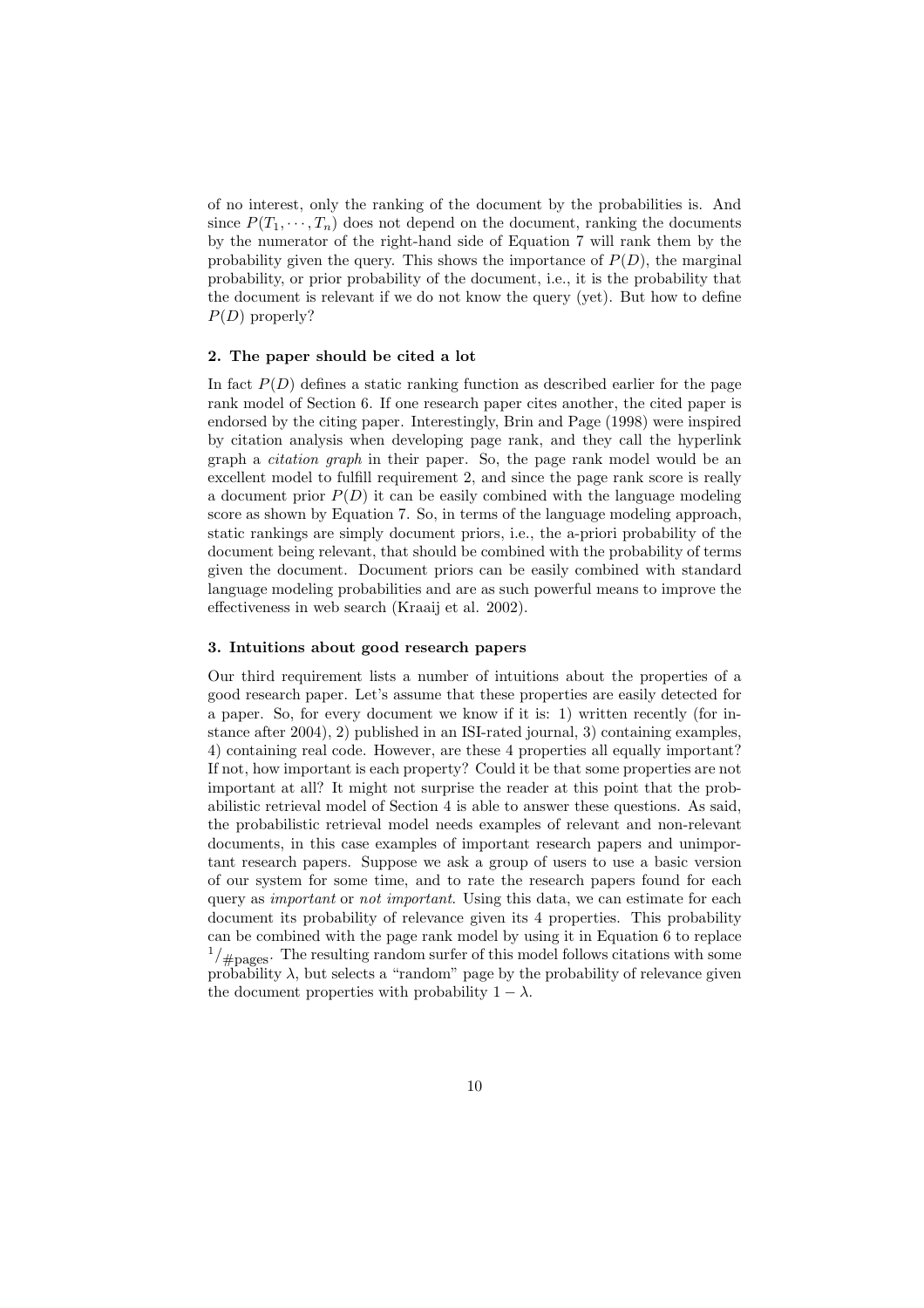#### Discussion

Let's again explain our model's implications by the analogy of monkeys. Suppose we ask the monkeys from the previous sections to follow random citations in research papers. Instead of starting from a completely random paper they are more likely to start from papers that have a high probability of relevance given their properties, and each time they are allowed to follow a citation, they might also (with probability  $1 - \lambda$ ) return to the important papers. If, after letting them surf around for a while, the number of monkeys on each paper does not change significantly anymore, we ask them to stop following citations. Instead they pick three random words from the paper in which they ended up, one word at a time.

The process is defined in such a way that every research paper has a very small probability of having a monkey ending up there that also picked the words "theory", "information", and "retrieval". The document with the highest probability of this event is most likely to be an important paper on the theory of information retrieval.

# 8 Conclusion and further reading

This paper describes three information retrieval models in a tutorial style in order to explain the consequences of modeling assumptions. Once the reader is aware of the consequences of modeling assumptions, he or she will be able to choose a model of information retrieval that is adequate in new situations. Although each model is well-suited for certain applications and not so useful for others, their modeling assumptions do not necessarily contradict each other, and unified modeling approaches are certainly possible.

A much more elaborate version of this paper that covers eight models instead of only three can be found in the book by Goker and Davies (2009). The book focuses on current trends and achievements in information retrieval. It provides a basis for understanding recent developments in the field and outlines directions for information search technologies in the near future and beyond. The book contains exercises, making it a good candidate for information retrieval courses in both undergraduate and graduate programs.

#### References

- Brin, S. and L. Page (1998). The anatomy of a large-scale hypertextual Web search engine. Computer Networks and ISDN Systems 30(1-7), 107–117.
- Goker, A., and J. Davies (2009). Information Retrieval: Searching in the  $21^{st}$ Century. John Wiley and Sons, Ltd., ISBN-13: 978-0470027622, November 2009.
- Hiemstra, D. (1998). A linguistically motivated probabilistic model of information retrieval. In Proceedings of the Second European Conference